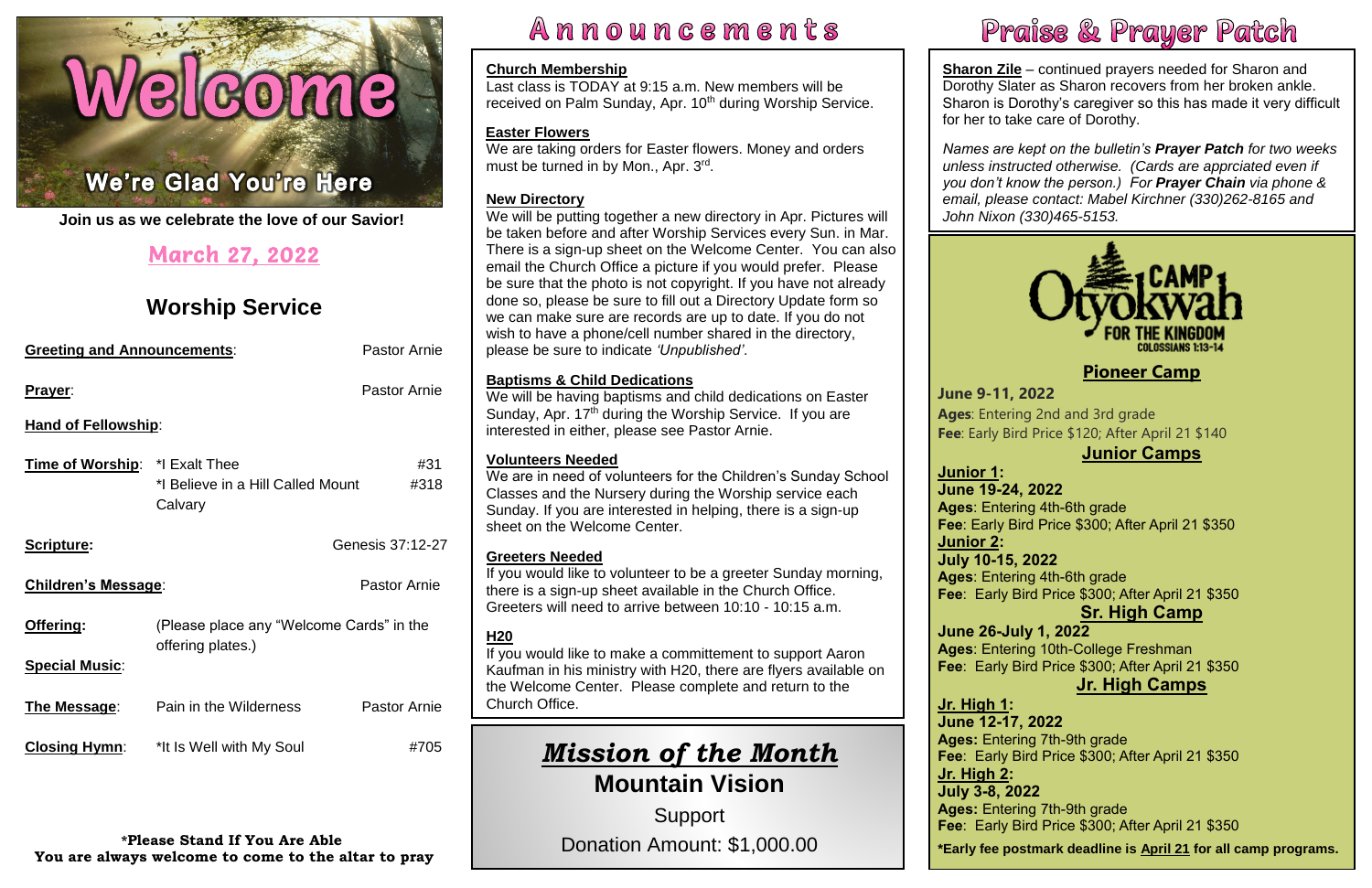#### Scripture

#### **Genesis 37:12-27 NIV**

**<sup>14</sup>** So he said to him, "Go and see if all is well with your brothers and with the flocks, and bring word back to me." Then he sent him off from the Valley of Hebron. When Joseph arrived at Shechem, **<sup>15</sup>** a man found him wandering around in the fields and asked him, "What are you looking for?" **<sup>16</sup>** He replied, "I'm looking for my brothers. Can you tell me where they are grazing their flocks?" **<sup>17</sup>** "They have moved on from here," the man answered. "I heard them say, 'Let's go to Dothan.'" So Joseph went after his brothers and found them near Dothan. **<sup>18</sup>** But they saw him in the distance, and before he reached them, they plotted to kill him. **<sup>19</sup>** "Here comes that dreamer!" they said to each other. **<sup>20</sup>** "Come now, let's kill him and throw him into one of these cisterns and say that a ferocious animal devoured him. Then we'll see what comes of his dreams." **<sup>21</sup>** When Reuben heard this, he tried to rescue him from their hands. "Let's not take his life," he said. **<sup>22</sup>** "Don't shed any blood. Throw him into this cistern here in the wilderness, but don't lay a hand on him." Reuben said this to rescue him from them and take him back to his father. **<sup>23</sup>** So when Joseph came to his brothers, they stripped him of his robe—the ornate robe he was wearing— **<sup>24</sup>** and they took him and threw him into the cistern. The cistern was empty; there was no water in it. **<sup>25</sup>** As they sat down to eat their meal, they looked up and saw a caravan of Ishmaelites coming from Gilead. Their camels were loaded with spices, balm and myrrh, and they were on their way to take them down to Egypt. **<sup>26</sup>** Judah said to his brothers, "What will we gain if we kill our brother and cover up his blood? **<sup>27</sup>** Come, let's sell him to the Ishmaelites and not lay our hands on him; after all, he is our brother, our own flesh and blood." His brothers agreed.

### Sermon Notes

**I. Our Pain may be \_\_\_\_\_\_\_\_\_\_\_\_\_\_ by** 

**Someone \_\_\_\_\_\_\_\_\_\_\_\_\_\_\_**

- **II. How We View Our \_\_\_\_\_\_\_\_\_\_\_\_ Matters**
- **III. God Doesn't \_\_\_\_\_\_\_\_\_\_\_\_\_ Our Time in**

**the \_\_\_\_\_\_\_\_\_\_\_\_\_\_\_\_\_\_\_** 

| Week at a Glance  |                                                        |                                                                     |  |
|-------------------|--------------------------------------------------------|---------------------------------------------------------------------|--|
| <b>TODAY:</b>     | 8:00a.m.<br>$9:15$ a.m.<br>$9:45$ a.m.<br>$10:30$ a.m. | <b>Bible Study</b><br><b>Sunday School</b><br>Fellowship<br>Worship |  |
| <b>TUES 29th:</b> | 4:30 p.m.                                              | <b>TOPS</b>                                                         |  |
| <b>WED 30th:</b>  | $9:15$ a.m.                                            | <b>Women's Bible Study</b>                                          |  |
| <b>THUR 31st:</b> | 8:30a.m.                                               | <b>Line Dancing Class</b>                                           |  |

**10:30 a.m.** Al-Anon

#### Attendance Last Sunday

#### **116**

#### Offering Last Sunday

**\$3,609.00**

**First Church<br>Cof God** 

#### Ministerial Staff

**Senior Pastor: Arnie Kaufman** Home Phone: (330) 264-6388 E-mail: [pastor@woosterfirst.cggc.org](mailto:pastor@woosterfirst.cggc.org) Office Hours: 9:00 a.m. – 1:00 p.m., Monday - Friday

#### **Secretary: Amanda McVay-White**

Church Phone: (330) 262-3691 E-Mail: info@woosterfirst.cggc.org Office Hours: 7:30 a.m. – 12:30 p.m., Monday - Thursday **Contact Us At …** 1953 Akron Road Wooster, OH 44691 Web: [www.woosterfirst.cggc.org](http://www.woosterfirst.cggc.org/) E-mail: info@woosterfirst.cggc.org Phone: (330) 262-3691 Facebook: First Church of God



#### Service Cancellation

- Will be announced over the WQKT radio station
- Outgoing answering machine message to inform of cancellation
- Announcement on the Church's Web Page
- Announcement on the Church's Facebook Page

# the Wilderness

**March 27, 2022** 

YouTube QR Code